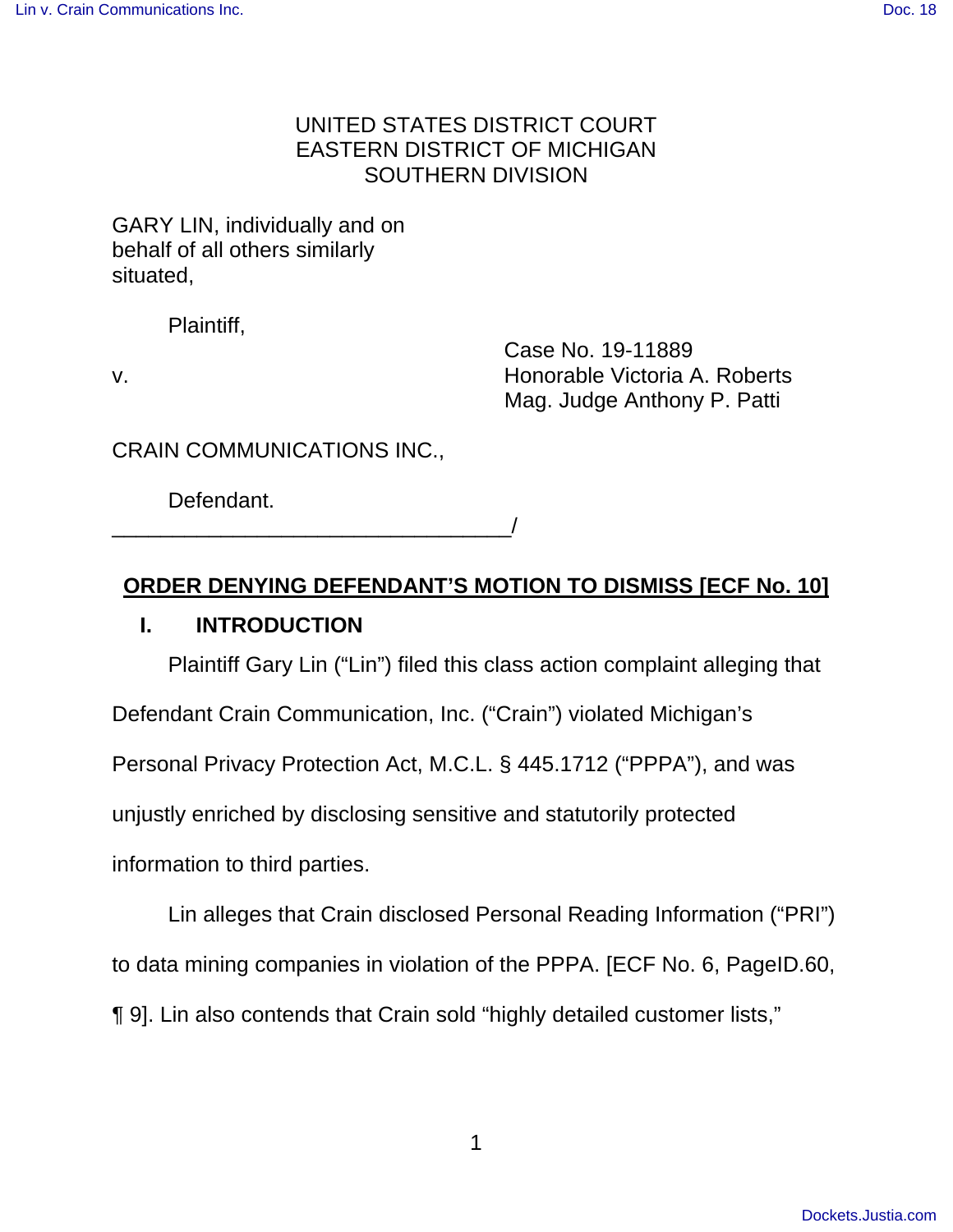including sensitive information, about him and others to interested third parties. [ECF No. 6, PageID.68, ¶ 28].

For the reasons stated below, the Court **DENIES** Crain's motion to dismiss.

## **II. BACKGROUND**

## **A. Procedural Background**

On June 25, 2019, Lin filed this putative class action on behalf of himself and others who allegedly had their PRI disclosed to third parties by Crain without consent. Crain moves to dismiss pursuant to Federal Rules of Civil Procedure  $12(b)(6)$  and  $12(b)(1)$ .

#### **B. Factual Background**

Crain is a multi-industry publishing conglomerate. It is incorporated in Delaware and maintains its corporate headquarters and principal place of business in Detroit, Michigan. [ECF No. 6, PageID.66, ¶ 14]. In Michigan, Crain publishes and sells several nationally-circulated publications, including Autoweek. [ECF No. 6, PageID.80, ¶ 61-62].

According to Lin, Crain maintains a vast digital database comprised of customers' PRI, which includes "subscriber's full name, home address, and the title of the Crain publication(s) to which he or she subscribes." [ECF No. 6, PageID.60, ¶ 9]. Lin says Crain discloses this PRI to data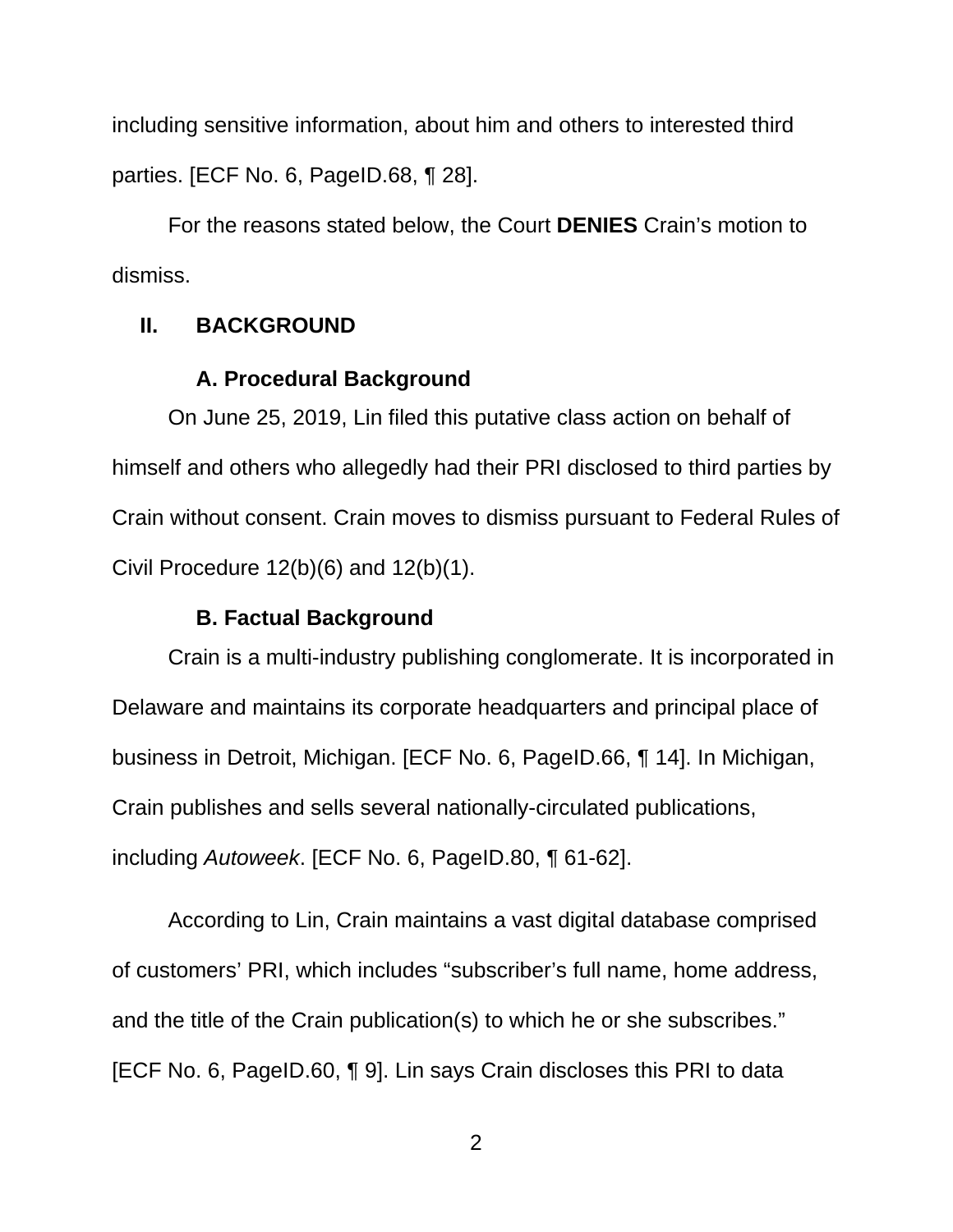aggregators and appenders who then supplement it with intimate and highly-detailed demographic and personal information about customers, including subscriber ages, genders, incomes, the names of their employers, and the industries in which they work, etc. [ECF No. 6, PageID.74, ¶ 44]. Lin alleges that Crain allows almost any organization to rent a customer list that contains numerous categories of detailed customer information. [ECF No. 6, PageID.60, ¶ 11]. According to Lin, Crain never requires an individual to read or agree to any terms of service, privacy policy, or information-sharing policy, and fails to obtain any consent from – or provide effective notice to – its subscribers before disclosing their PRI. [ECF No. 6, PageID.76, ¶ 50].

Lin is a citizen of Virginia; he subscribes to Crain's magazine. [ECF No. 6, PageID.59, ¶ 7]. Lin says Crain did at least these three things in violation of the PPPA: (1) disclosed mailing lists containing Lin's PRI to data aggregators and data appenders, who then supplemented the mailing lists with additional sensitive information from their own databases, before sending the mailing lists back to Crain; (2) disclosed mailing lists containing Lin's PRI to data cooperatives, which in turn gave Crain access to their own mailing list databases; and (3) rented and/or exchanged its mailing lists containing Lin's PRI—enhanced with additional information from data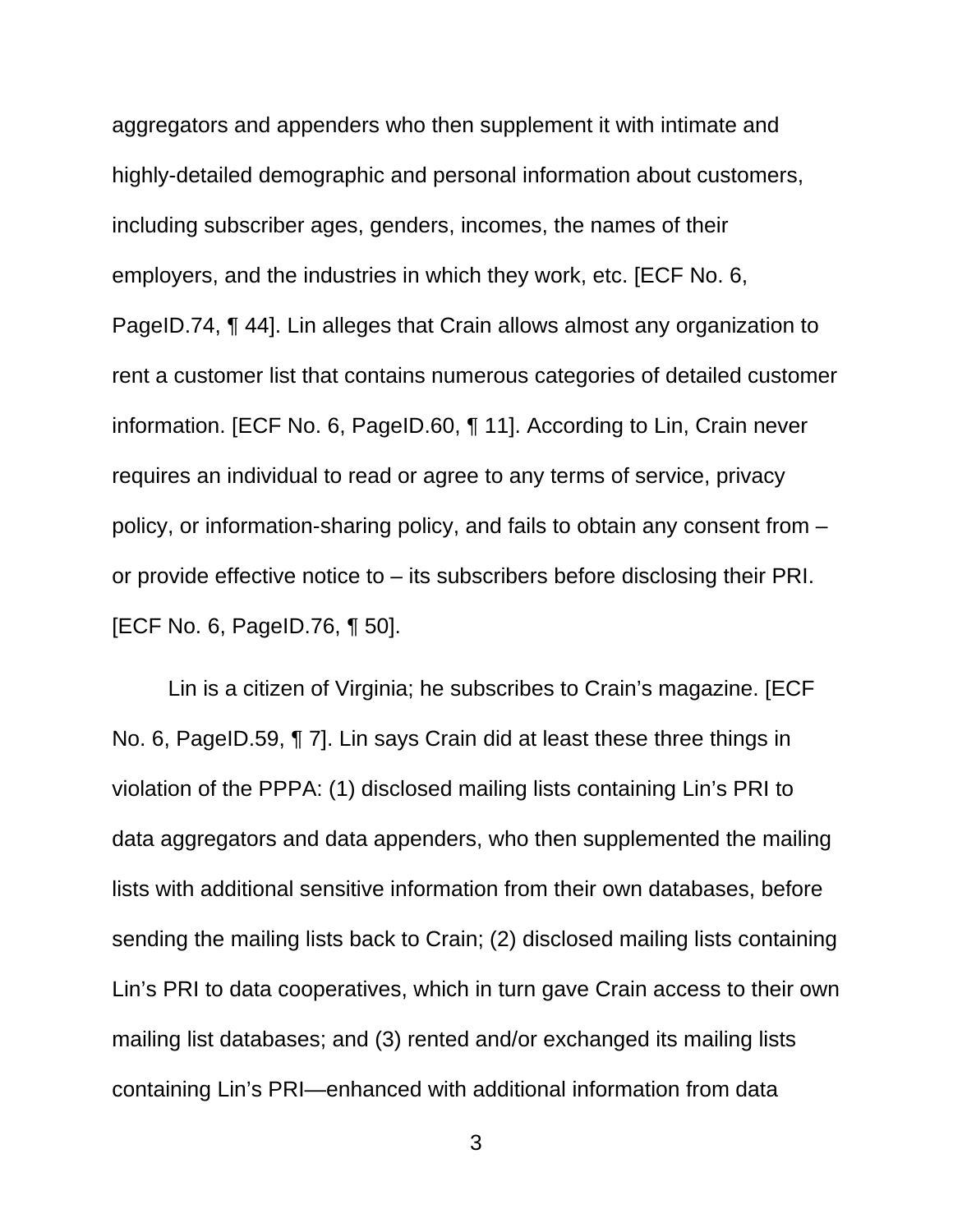aggregators and appenders—to third parties. [ECF No. 6, PageID.82, ¶ 70- 73].

Lin paid for his subscriptions. He says he ascribed value to the privacy of his PRI, and its sale and disclosure caused him to receive less value than he had paid for in his subscription costs. Lin says he would not have been willing to purchase subscriptions at the full price charged, if at all, had Crain adequately informed him of its disclosure practices. [ECF No. 6, PageID.84, ¶ 86]. Moreover, Crain's disclosure of Lin's PRI to third parties caused an influx of junk mail and marketing calls. [ECF No. 6, PageID.61, ¶ 13].

### **C. Michigan PPPA**

In 1988, Michigan enacted the PPPA shortly after the enactment of the federal Video Privacy Protection Act ("VPPA"), 18 U.S.C. § 2710. Congress passed the VPPA to "preserve personal privacy with respect to rental, purchase, or delivery of video tapes or similar audio-visual materials," S. Rep. No. 100-599, at 1 (1988), reprinted in 1988 U.S.C.C.A.N. 4342-1.

Like the VPPA, Michigan's bill aims to "preserve personal privacy with respect to the purchase, rental, or borrowing" of written materials, sound recordings, and video recordings. 1988 Mich. Pub. Acts No. 378 at p. 1559. The PPPA addresses many concerns related to an "unwarranted invasion of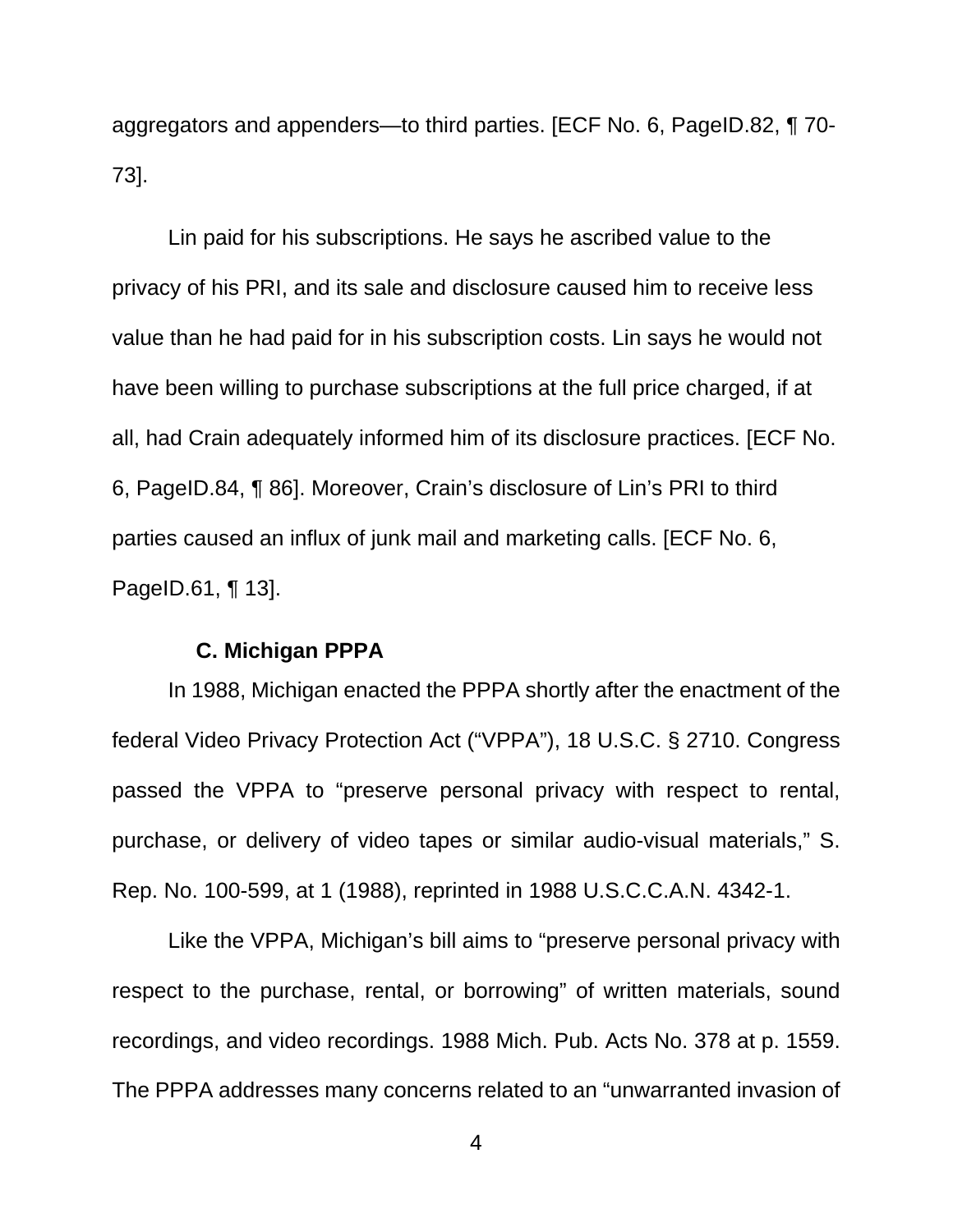privacy." House Legislative Analysis, Privacy: Sales, Rentals of Videos, Etc., H.B. 5331, (Jan. 20, 1989) ("Many in Michigan also believe that one's choice in videos, records, and books is nobody's business but one's own, and suggest the enactment of a statute to explicitly protect a consumer's privacy in buying and borrowing such items").

In 2016, the Michigan legislature amended the PPPA. Mich. Comp. Laws § 445.1711 et seq.). However, the Court reviews the PPPA prior to its 2016 amendment because Crain's alleged wrongful disclosures preceded the amended statute's enactment. The subsequent amendments do not apply retroactively to claims that accrued prior to its effective date. Coulter-Owens v. Time Inc., 695 F. App'x 117, 121 (6th Cir. 2017) ("The new PPPA does not contain any express statement of intended retroactivity … and given the extensive substantive changes … it cannot be viewed as merely a "clarifying" amendment intended for retroactive application.")

The PPPA, prior to its amendment, prohibited persons "engaged in the business of selling at retail, renting, or lending books or other written materials, sound recordings, or video recordings" from disclosing material "to any person, other than the customer, a record or information concerning the purchase, lease, rental, or borrowing of those materials by a customer that indicates the identity of the customer." PPPA § 2. A "record or information"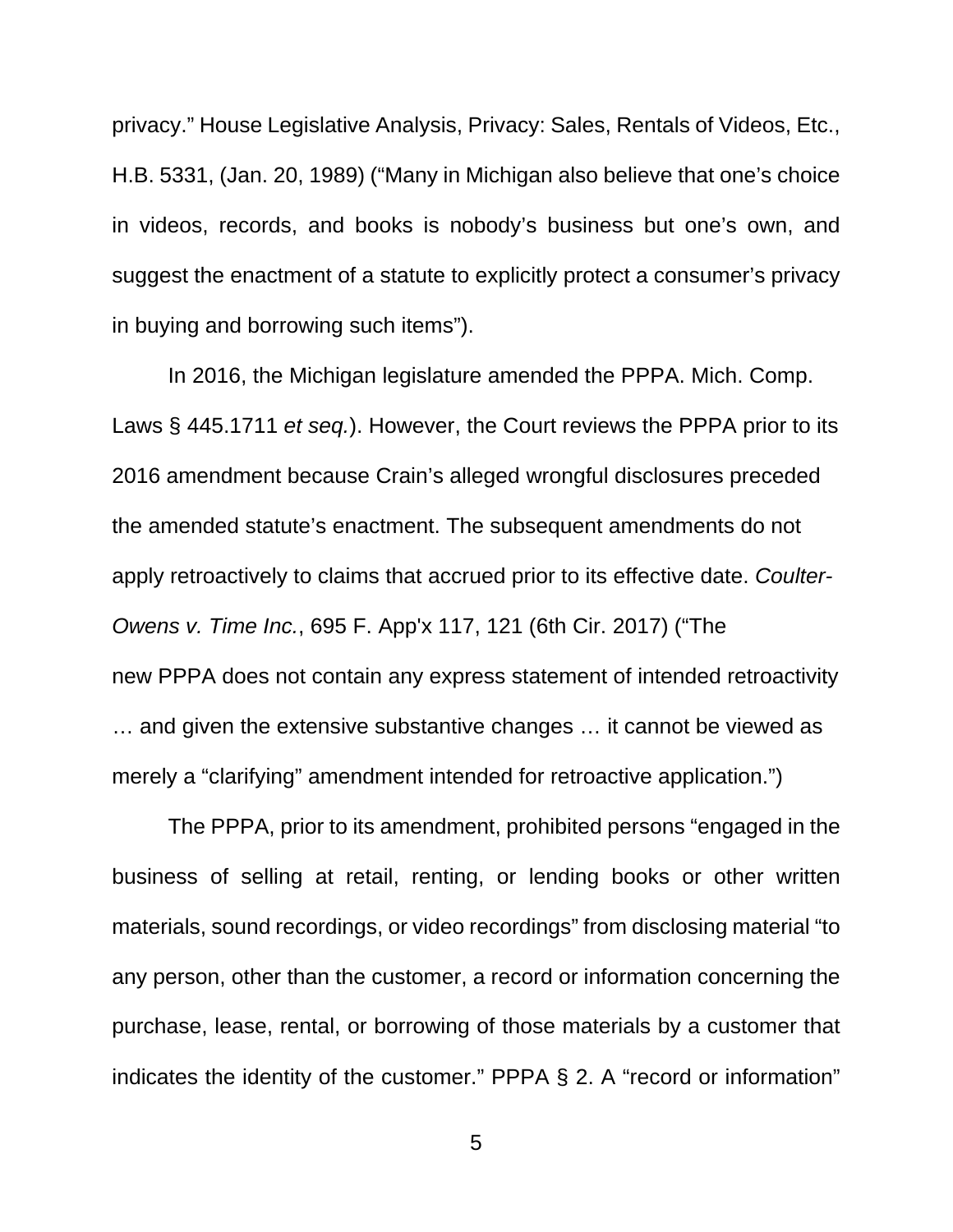could be disclosed only in circumstances listed in Section Three of the PPPA. Prior to the amendment, those exceptions included disclosure "[w]ith the written permission of the customer"; "[p]ursuant to a court order" or "a search warrant"; "[t]o the extent reasonably necessary to collect payment for the materials"; and for the "exclusive purpose of marketing goods and services directly to the consumer," if the disclosing party informed "the customer by written notice that the customer may remove his or her name at any time by written notice to the person disclosing the information." Id. § 3.

A customer "identified in a record or other information disclosed in violation" of the PPPA can sue to recover "[a]ctual damages, including damages for emotional distress, or \$5,000, whichever is greater." PPPA § 5.

### **III. LEGAL STANDARDS**

## **A. Fed. R. Civ. P. 12(b)(1)**

Dismissal is appropriate under Fed. R. Civ. P. 12(b)(1) where the court lacks subject matter jurisdiction over a plaintiff's claim. If a Rule 12(b)(1) motion challenges the court's subject matter jurisdiction based on the sufficiency of the pleadings' allegations, the motion is a facial attack. United States v. Ritchie, 15 F.3d 592, 598 (6th Cir. 1994). In reviewing a Rule 12(b)(1) facial attack, the court must accept all material allegations as true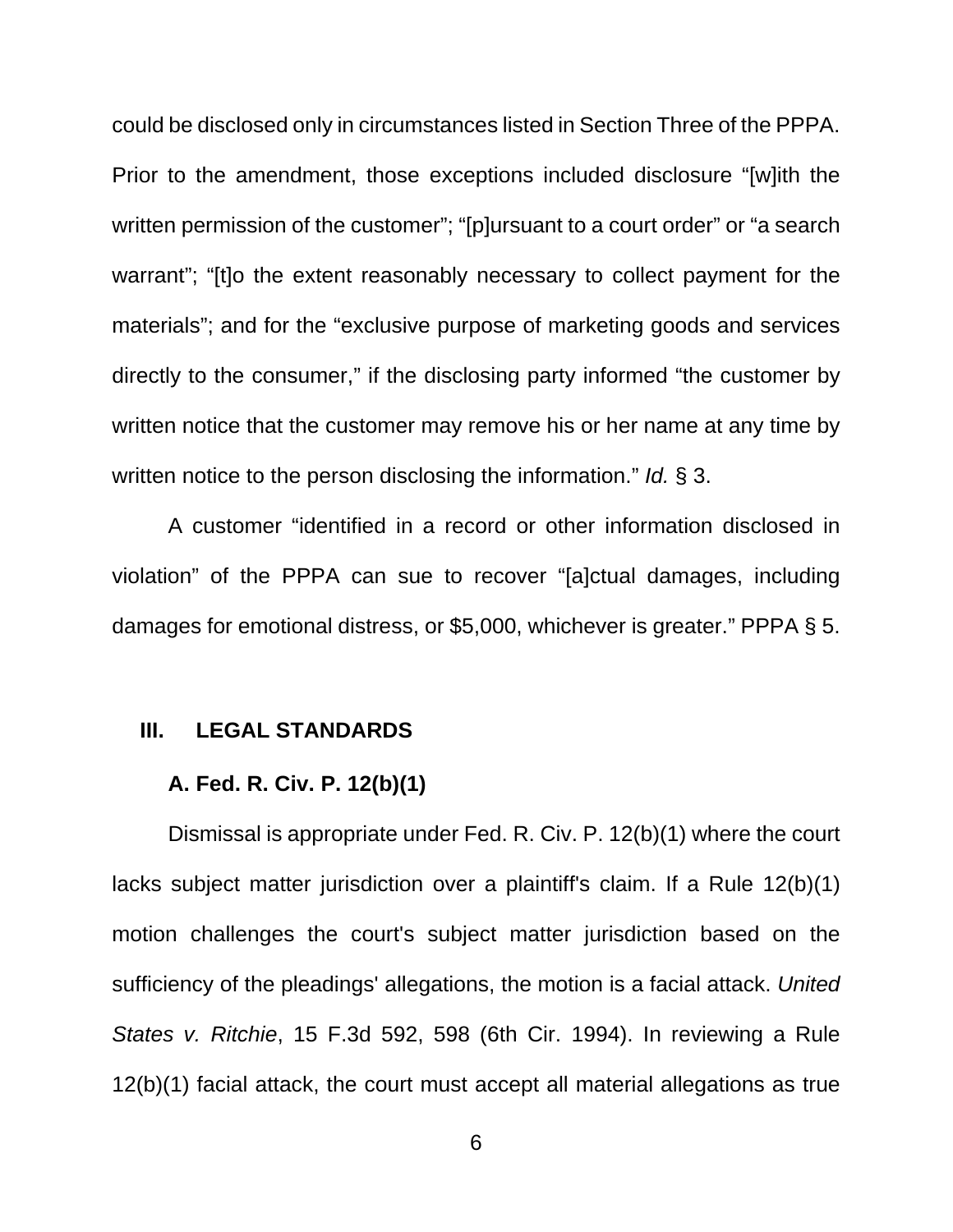and construe them in a light most favorable to the non-moving party. Id. The court should review 12(b)(1) challenges before others. Gould, Inc. v. Pechiney Ugine Kuhlmann, 853 F.2d 445, 450 (6th Cir. 1988).

Crain's 12(b)(1) challenge to standing consists of "facial" attacks on the court's subject matter jurisdiction. This places the burden on Lin to show jurisdiction. Golden v. Gorno Bros., Inc., 410 F.3d 879, 881 (6th Cir. 2005); Cartwright v. Garner, 751 F.3d 752, 759 (6th Cir. 2014); United States v. Ritchie, 15 F.3d 592, 598 (6th Cir. 1994); DLX, Inc. v. Kentucky, 381 F.3d 511, 516 (6th Cir. 2004).

## **B. Fed. R. Civ. P. 12(b)(6)**

A motion to dismiss pursuant to Fed. R. Civ. P. 12(b)(6) tests a complaint's legal sufficiency. The federal rules require that a complaint contain a "short and plain statement of the claim showing that the pleader is entitled to relief." Fed. R. Civ. P. 8(a)(2). Indeed, "[t]o survive a motion to dismiss, a complaint must contain sufficient factual matter, accepted as true, to 'state a claim to relief that is plausible on its face.'" Ashcroft v. Iqbal, 556 U.S. 662, 678 (2009) (quoting Bell Atl. Corp. v. Twombly, 550 U.S. 544, 570 (2007)). A claim is plausible where the facts allow the Court to infer that the defendant is liable for the misconduct alleged. Id. This requires more than "bare assertions of legal conclusions"; a plaintiff must provide the "grounds"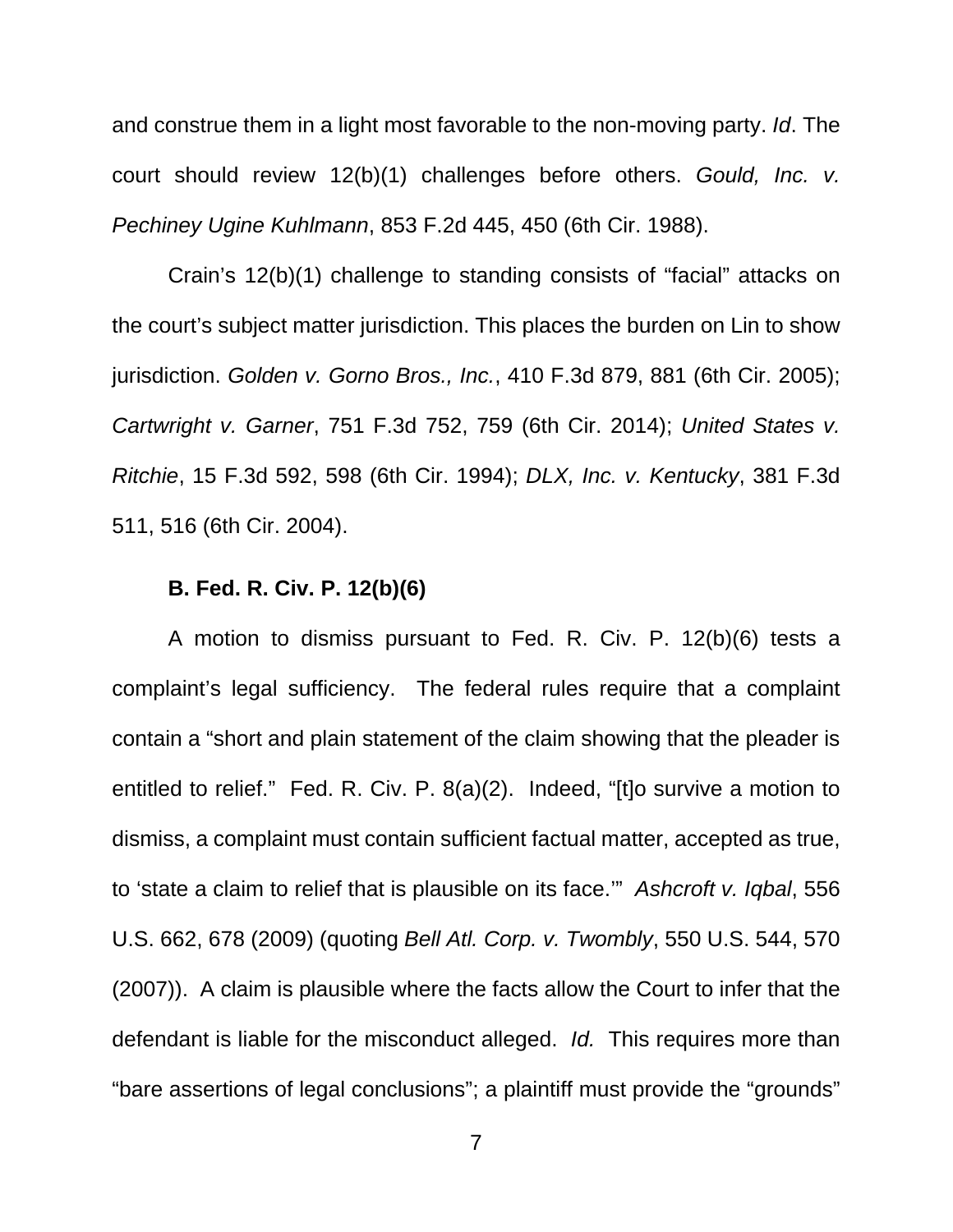of his or her "entitlement to relief." League of United Latin Am. Citizens v. Bredesen, 500 F.3d 523, 527 (6th Cir. 2007); Twombly, 550 U.S. at 555 (while detailed factual allegations are not required, a pleading must offer more than "labels and conclusions" or "a formulaic recitation of the elements of the cause of action"). Ultimately, the question is "'not whether [the plaintiff] will ultimately prevail' . . . but whether [the] complaint [is] sufficient to cross the federal court's threshold." Skinner v. Switzer, 562 U.S. 521, 529-30 (2011) (citations omitted).

In deciding a motion under Rule 12(b)(6), the Court must construe the complaint in the light most favorable to the plaintiff, accept as true all wellpled factual allegations, and draw all reasonable inferences in favor of the plaintiff. Bassett v. Nat'l Collegiate Athletic Ass'n, 528 F.3d 426, 430 (6th Cir. 2008). The Court "may consider the Complaint and any exhibits attached thereto, public records, items appearing in the record of the case and exhibits attached to defendant's motion to dismiss so long as they are referred to in the Complaint and are central to the claims contained therein." Id.

#### **IV. ANALYSIS**

### **A. Lin Has Standing To Bring Suit Under the PPPA**

Crain argues that Lin lacks both statutory standing under the PPPA and Article III standing under the United States Constitution.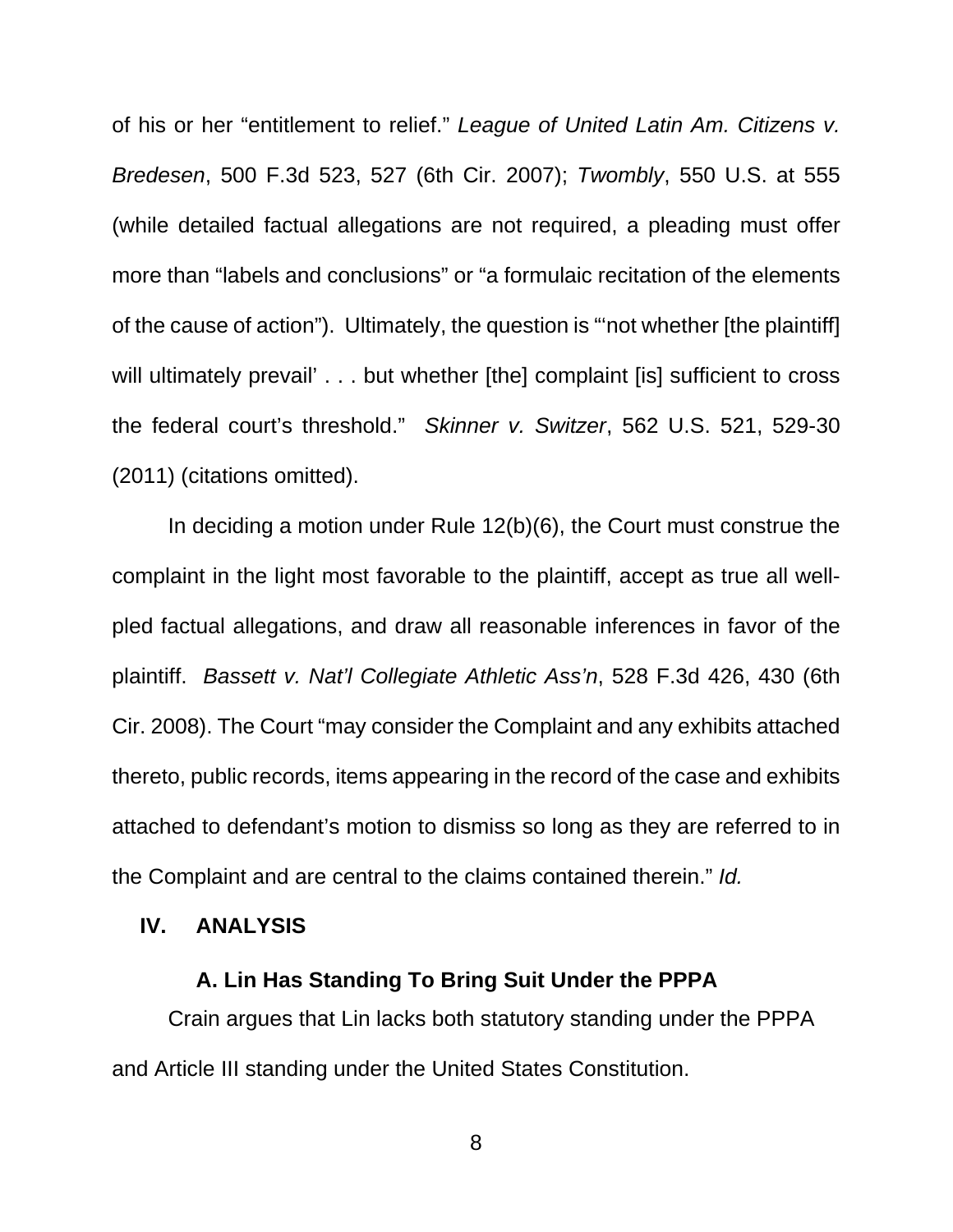"[A] plaintiff must possess both constitutional and statutory standing in order for a federal court to have jurisdiction." Loren v. Blue Cross & Blue Shield of Mich., 505 F.3d 598, 606 (6th Cir. 2007).

## **1. Statutory Standing**

Crain contends: (1) the PPPA protects only Michigan residents, precluding Lin from seeking relief; and (2) Lin does not make a claim for damages.

# **a. Non-Residents of Michigan Are Protected By The PPPA**

Crain argues that Lin cannot seek relief under the PPPA for alleged violations of his personal privacy interests. Crain's argument rests solely on the fact that a non-Michigan resident has never brought suit under the PPPA. This is unpersuasive and contravened by the language of the statute and case law.

The Michigan Supreme Court has not addressed whether a non-Michigan resident may sue a Michigan-resident defendant under the PPPA. The Court looks to the statutory construction of the PPPA and relevant case law to determine whether Lin has statutory standing to bring suit under the PPPA.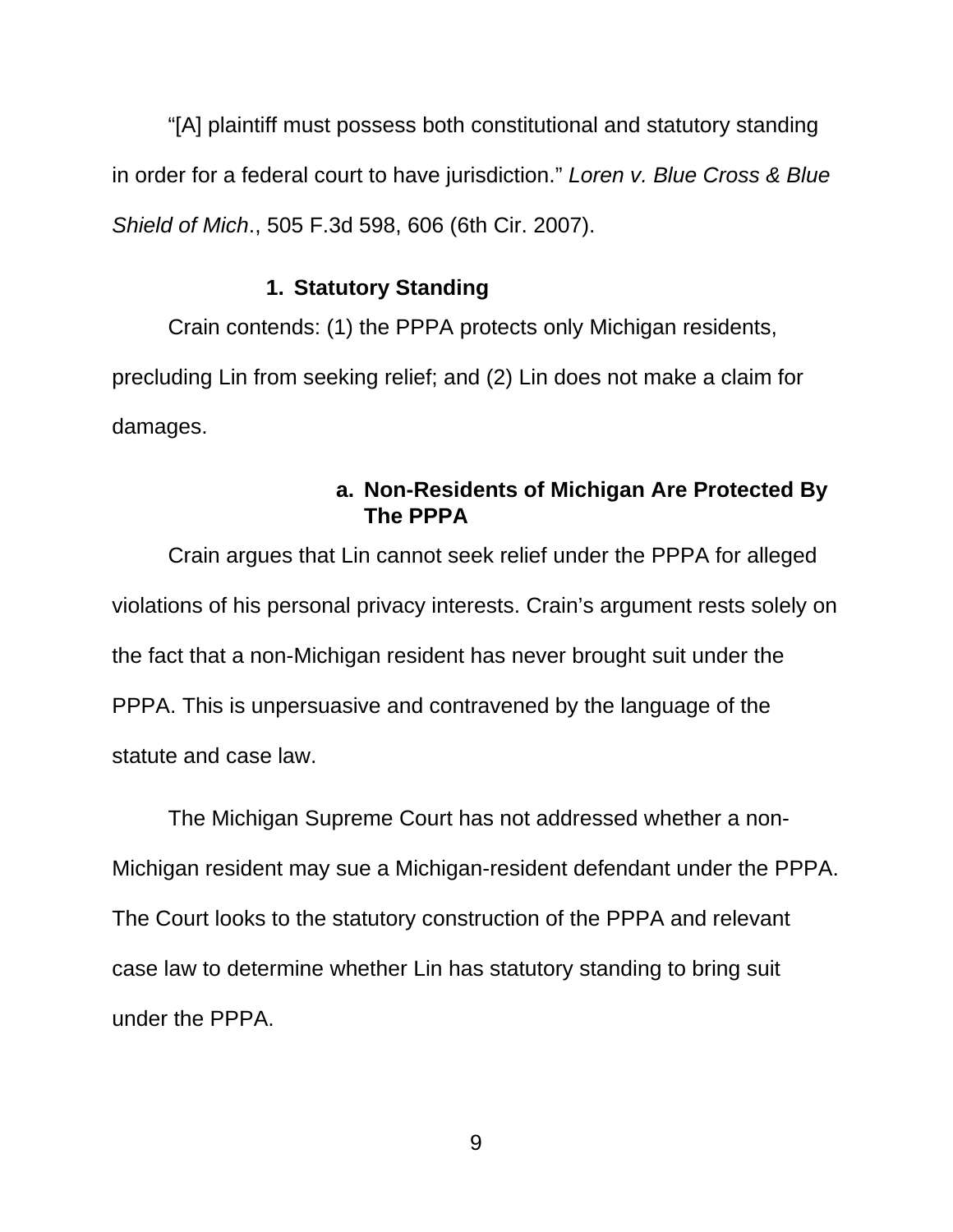Statutory construction is a question of law. In re MCI, 460 Mich. 396, 413 (1999). In analyzing this issue, "[t]he fundamental rule of statutory construction is to give effect to the Legislature's intent." Farrington v. Total Petroleum, Inc., 442 Mich. 201, 212 (1993). "If the statutory language is clear and unambiguous, then we conclude that the Legislature intended the meaning it clearly and unambiguously expressed, and the statute is enforced as written. Huggett v. Dep't of Nat. Res., 464 Mich. 711, 717 (2001); Performance Contracting Inc. v. DynaSteel Corp., 750 F.3d 608, 611 (6th Cir. 2014) ("Under Michigan law, statutory interpretation requires an examination of the plain language of the statute.").

The plain language of the PPPA provides a cause of action for customers whose information is disclosed in violation of it. See M.C.L. § 445.1711(a) (customer defined as "a person who purchases, rents, or borrows a book or other written material, or a sound record, or a video recording"). Clearly, the PPPA does not impose a residency requirement for customers to have protections under the statute.

For its argument, Crain relies on the presumption that a non-Michigan customer cannot bring suit under the PPPA because every class action for alleged violations of the PPPA has involved a class comprised of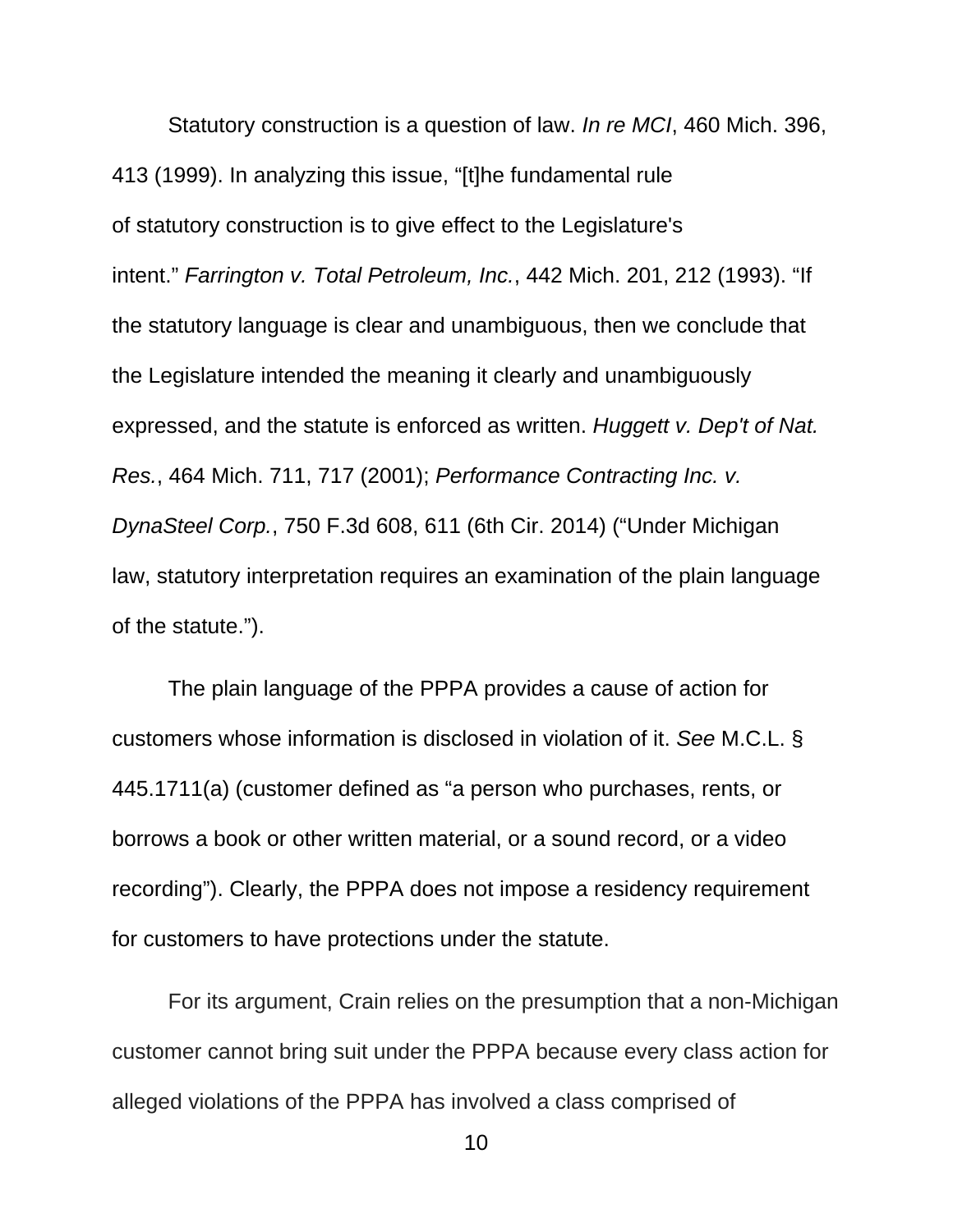exclusively Michigan residents. But, a legislative purpose that articulates an interest in protecting those within Michigan is not inconsistent with also allowing non-Michigan residents to pursue claims against Michigan resident-defendants. To conclude otherwise would imply that the Michigan Legislature intended to protect in-state parties under the PPPA while simultaneously allowing Michigan residents to violate the PPPA with respect to out-of-state residents and entities within its borders.

The Court declines to accept such an interpretation. If the Michigan legislature intended to limit the statute to Michigan residents, it could have done so explicitly. See, e.g., M.C.L. § 493.18 ("loans made by mail to Michigan residents are subject to this act").

Crain says that Lin lacks standing. It does not contend that Lin has another venue to pursue his grievance. Perhaps Crain believes that Lin has no cause of action at all.

It is hard to know what Crain's position is, but Lin presumes that Crain believes Lin should avail himself under Virginia law. Accordingly – in his response – Lin does a choice of law analysis, which concludes by saying Michigan has a greater interest in enforcing any claim he would have against a Michigan corporation.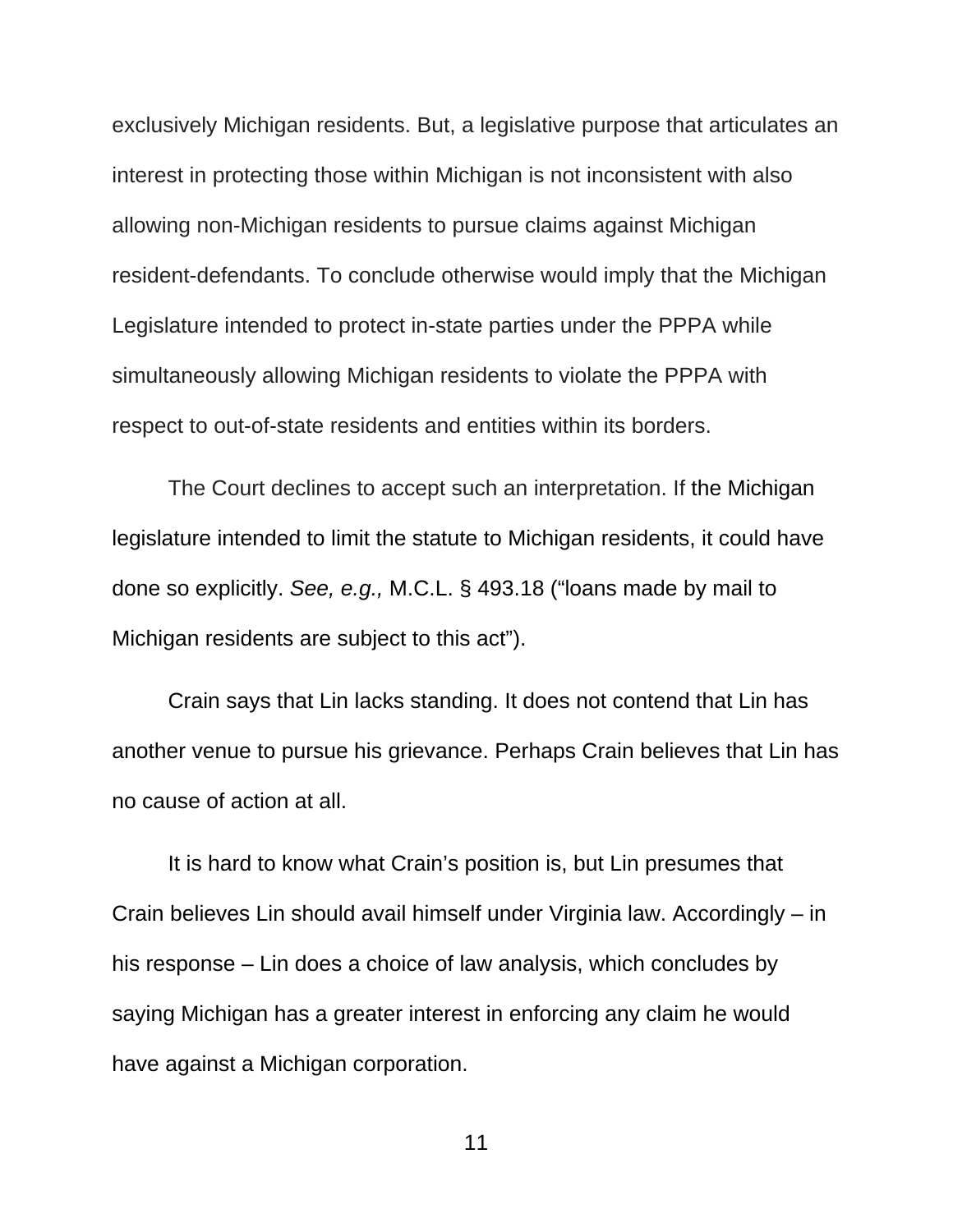Crain never makes a choice of law argument in its motion or brief and fails to address Lin's argument in its reply brief. Instead, Crain concludes in its reply that Lin focuses on "an irrelevant choice of law analysis." [ECF No. 17, PageID.194]. This type of response confirms that Crain never intended a choice of law argument, but that it believes Lin has no cause of action against it because he is not a resident of Michigan.

The Court finds that Lin waived any choice of law argument that may have been available to it. More importantly, Crain's argument that Lin has no statutory standing is without merit.

# **b. Lin alleges damages sufficient to survive a FRCP 12(b)(6) Challenge**

Crain argues that "Lin's claim has no nexus to this state other than his alleged payment to Crain." [ECF No. 6, PageID.122]. This is not true. Lin alleges that Crain disclosed his PRI to data mining companies in violation of the PPPA. [ECF No. 6, PageID.60, ¶ 9]. He also contends that Crain sold "highly detailed customer lists," including sensitive information, about him and others to interested third parties. [ECF No. 6, PageID.68, ¶ 28].

To allege statutory standing under the PPPA, Lin must allege that his information was disclosed in violation of the statute. See Coulter-Owens,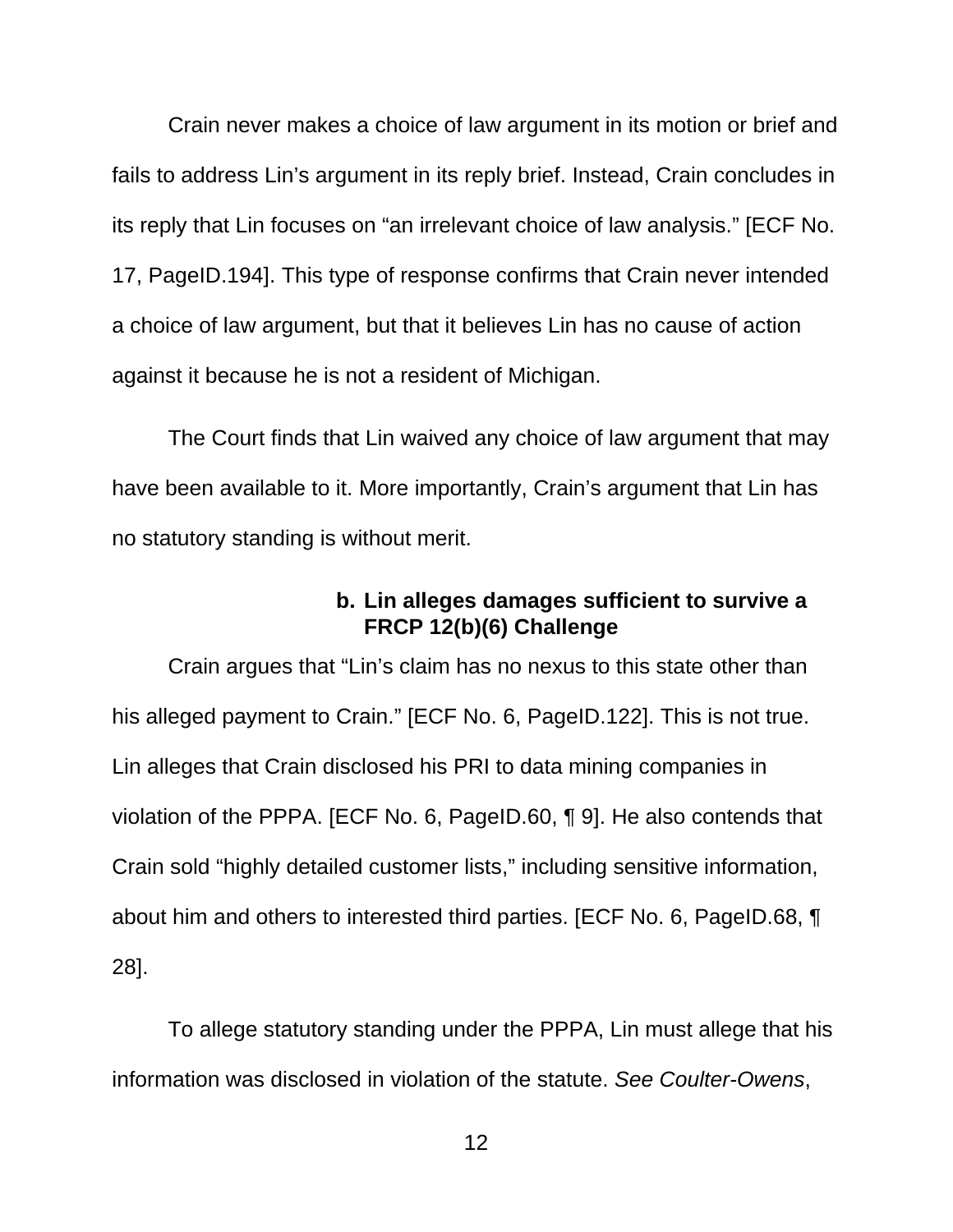695 F. App'x at 121 ("given that the PPPA contains an express private right to sue, it confers statutory standing on a person whose information was disclosed in violation of it). Lin's allegations are sufficient for standing purposes.

In addition, much of the alleged misconduct occurred in Michigan. Lin seeks to recover damages based on the alleged disclosure and sale of PRI by a Michigan based company from its Michigan offices. See Aguirre Cruz v. Ford Motor Co., 435 F. Supp. 2d 701, 707 (W.D. Tenn. 2006).

Michigan has a substantial interest in this matter because Crain is one of its corporate domiciliaries. In re Aircrash Disaster Near Monroe, Michigan, 20 F. Supp. 2d 1110, 1112 (E.D. Mich. 1998) ("Michigan has a predominant interest in protecting the financial integrity of corporations who conduct substantial business within its borders because this enables its citizenry to earn livelihoods").

Given the broad definition of "customer" and the absence of a limitation in the legislative text, the Court finds Lin has statutory standing to the extent the alleged disclosure and sale of his PRI took place in Michigan.

## **2. Article III Standing**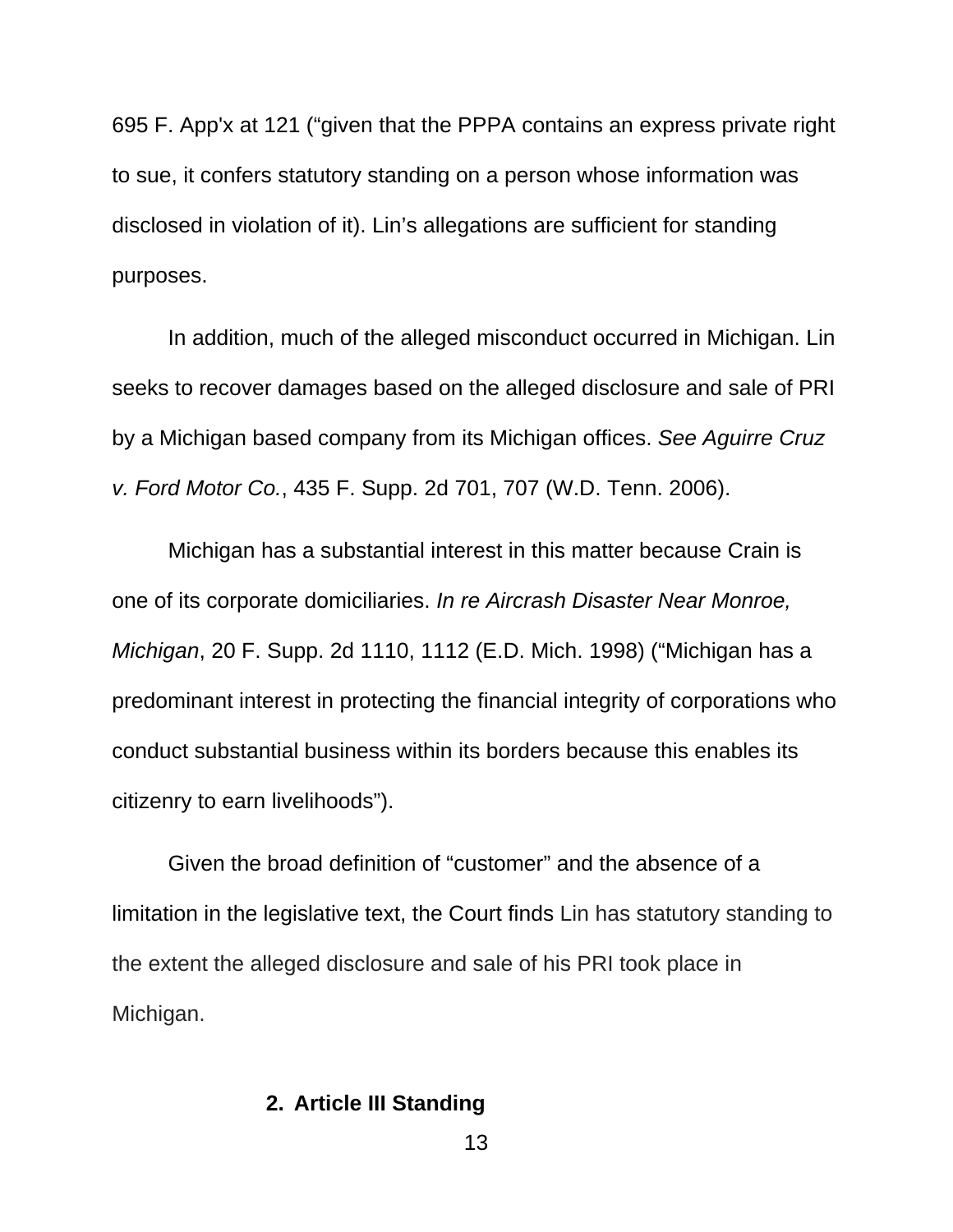Crain says Lin did not suffer an invasion of a legally protected privacy interest under Michigan law because a non-Michigan resident plaintiff does not have a privacy interest that is protected by the PPPA and therefore cannot show the requisite injury for Article III standing.

Lin alleges Crain violated his protected privacy interest by disclosing PRI to data-mining companies and third-party database cooperatives, making his subscription without privacy protections substantially less valuable than subscriptions with privacy protections.

Crain brings a facial challenge to Lin's standing under Article III pursuant Fed. R. Civ. P. 12(b)(1).

To establish standing, a plaintiff must show that: (1) he has suffered an injury in fact that is "concrete and particularized" and "actual or imminent"; (2) the injury is "fairly ... trace[able] to the challenged action of the defendant"; and (3) it is "likely, as opposed to merely speculative, that the injury will be redressed by a favorable decision." Lujan v. Defenders of Wildlife, 504 U.S. 555, 560–61 (1992) (internal quotation marks omitted).

An injury is particularized if it "affect[s] the plaintiff in a personal and individual way." See Spokeo, Inc. v. Robins, 136 S. Ct. 1540, 1548-49 (2016). An injury is concrete if it is "real, and not abstract." Id. at 1548. An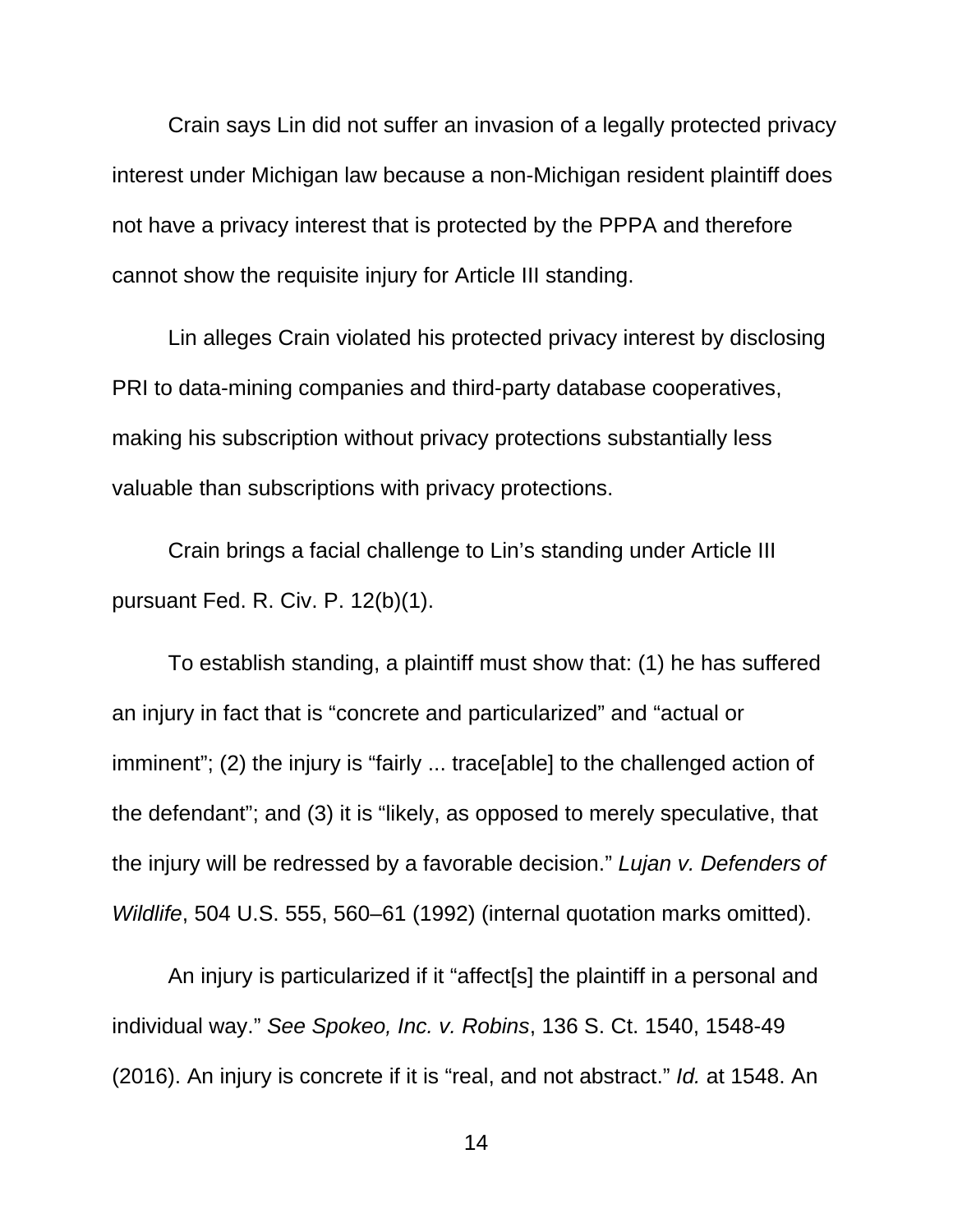"intangible" harm may also be concrete where it is a de facto harm that the legislature has "identif[ied] and elevat[ed]" such that individuals may seek relief when they suffer a harm. See id.

In finding that a plaintiff had Article III standing under the PPPA, the Sixth Circuit stated, "the disclosure of that information [PRI] is a cognizable injury in fact for purposes of Article III standing." Coulter-Owens, 695 F. App'x at 121.

Taking Lin's allegations as true, the alleged economic harm caused by the disclosure of PRI provides support to conclude Lin suffered a concrete injury. See Boelter v. Hearst Commc'ns, Inc., 192 F. Supp. 3d 427 (S.D.N.Y. 2016). The alleged violation of Michigan's PPPA implicates his "concrete interest" in the disclosure of his PRI without permission. Lujan, 504 U.S. at 572. The PPPA gives Lin a legally protected interest in the privacy of his reading choices.

Federal district courts in Michigan have consistently come to the same conclusion. See Perlin v. Time, Inc., 237 F. Supp. 3d 623, 640–41 (E.D. Mich. Feb. 25, 2017) (holding that [PPPA] violation is "not a 'bare procedural violation,' but rather a violation of the [PPPA's] substantive core" and "the right guaranteed by the [PPPA] is similar in kind to other privacy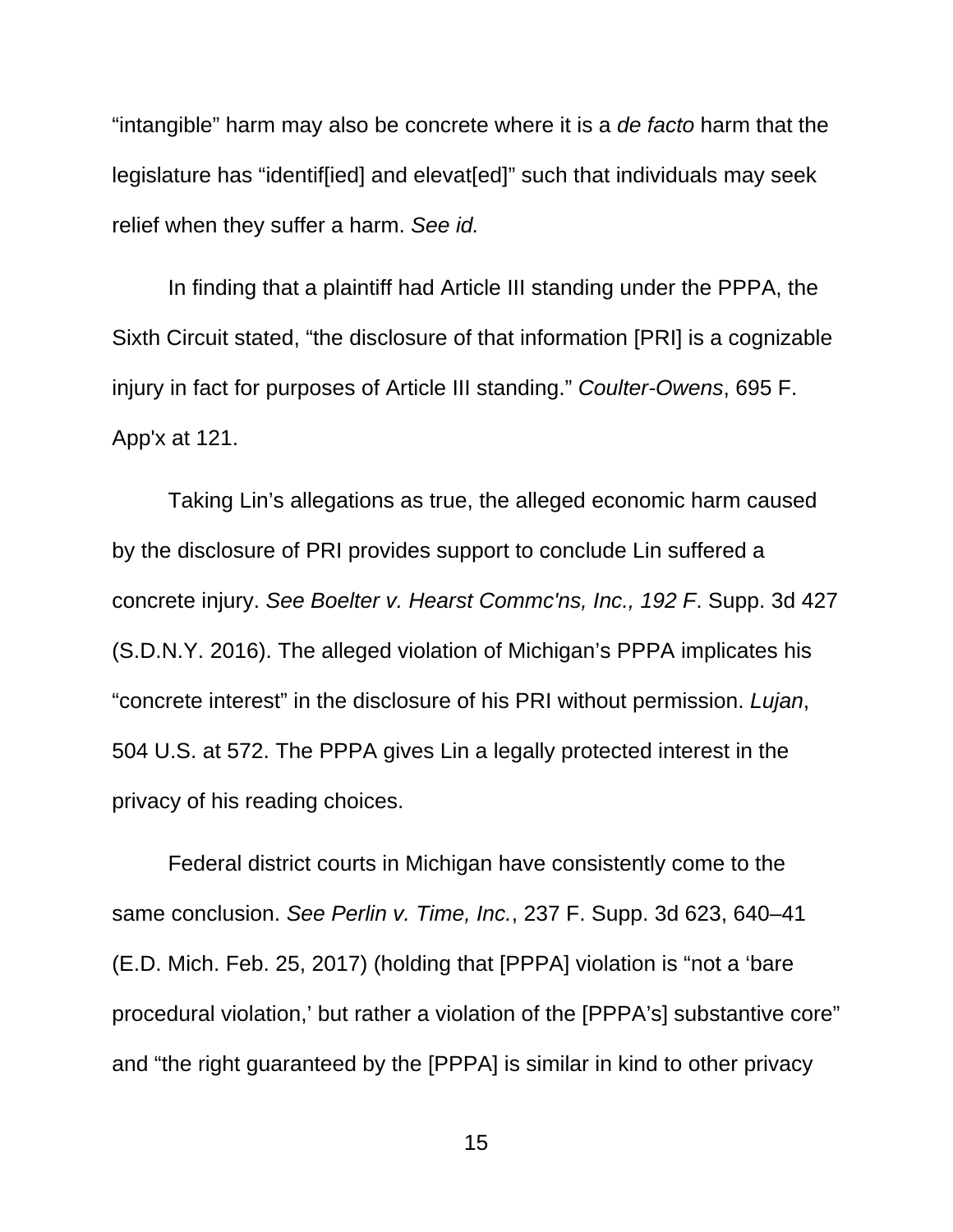rights that were gradually recognized by American courts over the course of the last century"); Moeller v. American Media, Inc. et al., 235 F. Supp. 3d 868, 873 (E.D. Mich. Jan. 27, 2017) ("Subscribers' right to privacy in their personal-reading information is grounded in an interest 'traditionally regarded as providing a basis for a lawsuit in English or American courts.' ... And because the alleged violation of the Michigan PPPA here implicates plaintiffs' 'concrete interest' in the nondisclosure of their personal information without their permission, they have adequately pled a concrete injury-in-fact.") (citations omitted).

The Court must accept all of Lin's allegations as true. Ohio Nat. Life Ins. Co. v. United States, 922 F.2d 320, 325 (6th Cir. 1990) (the court "take[s] the allegations in the complaint as true"). And, they are sufficient to establish that Lin has Article III standing to sue Crain.

# **B. Belatedly, Crain Seeks Dismissal of Lin's Unjust Enrichment Claim**

Nowhere in its motion to dismiss does Crain seek dismissal of Lin's unjust enrichment claim.

But, Crain attempts to make new arguments and raise issues in its reply brief that it neglected to address in its motion to dismiss, and argues for the